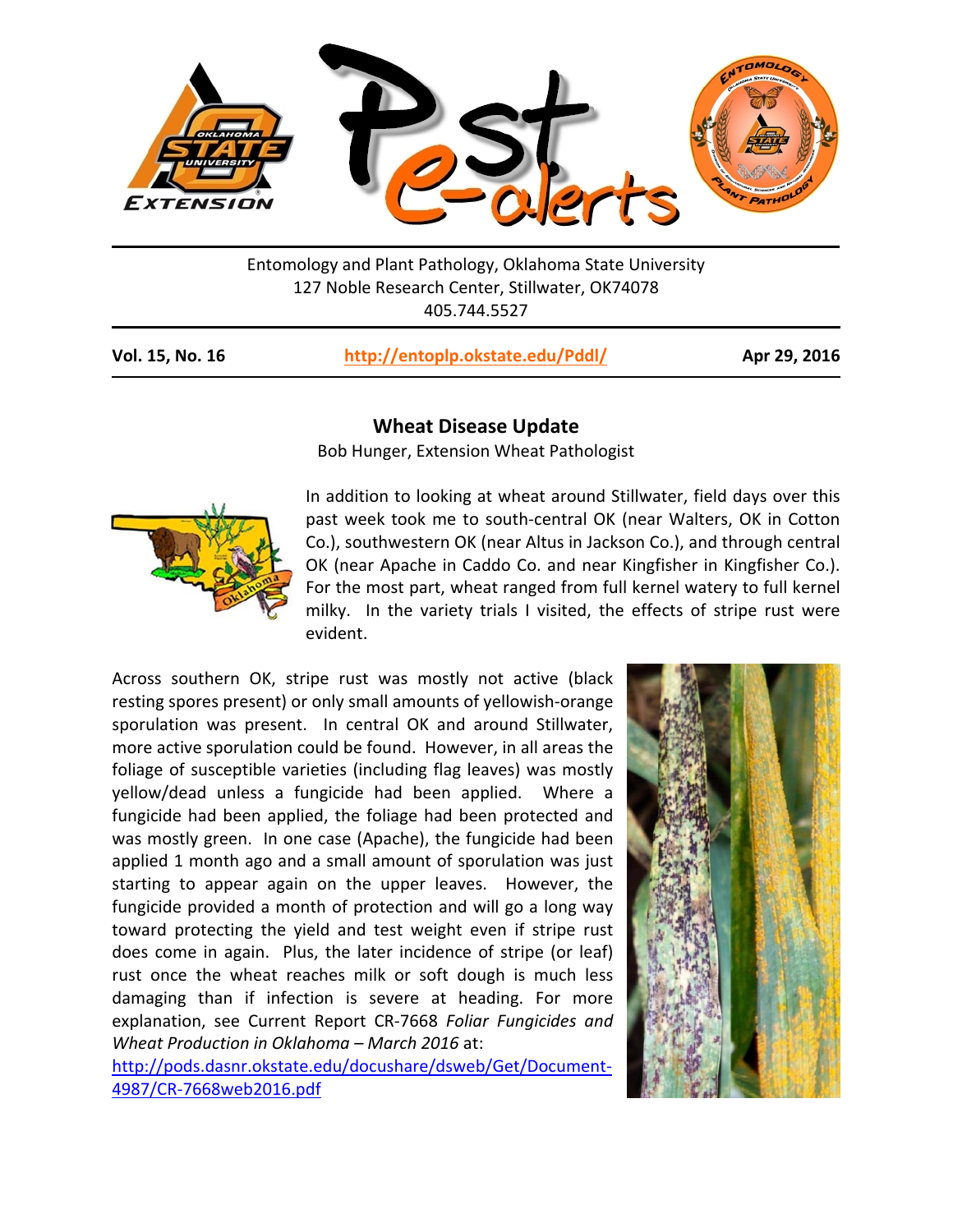

Another disease that is making an appearance again in Oklahoma this year is wheat streak mosaic (WSM). This disease, which is cause by the mite-transmitted Wheat streak mosaic virus (WSMV), infects wheat in the fall or spring with symptoms occurring in the spring and becoming more severe as temperature rises. The earlier the infection, the more severe the damage to the wheat. To date, we have had samples test positive for WSMV from across northern OK out towards the panhandle. Many of these samples also test positive for High plains virus and/or Triticum mosaic virus. A couple of the fields I have seen this year have affected the entire field and likely will not be harvested. Often WSM occurs because of the lack of control of volunteer wheat either in the field of production or in an adjacent field. It is critical to control volunteer wheat and other grassy weeds that serve as alternative hosts for both the mite (wheat curl mite) and the virus. Also please note as pointed out by Dr. Mary Burrows in the report below from Montana, that WSM often is more severe in fields that were hailed on during the previous season. Typically, this is related to a flush of volunteer wheat. For more information, see Fact Sheet EPP‐7328 *Wheat Streak Mosaic, High Plains Disease, and Triticum Mosaic: Three Virus Diseases of Wheat in Oklahoma* at http://pods.dasnr.okstate.edu/docushare /dsweb/Get/Document‐8987/EPP‐ 7328.pdf

**Wheat foliage showing symptoms of wheat streak mosaic (top), and the wheat curl mites (WCM) that transmit the virus (bottom).**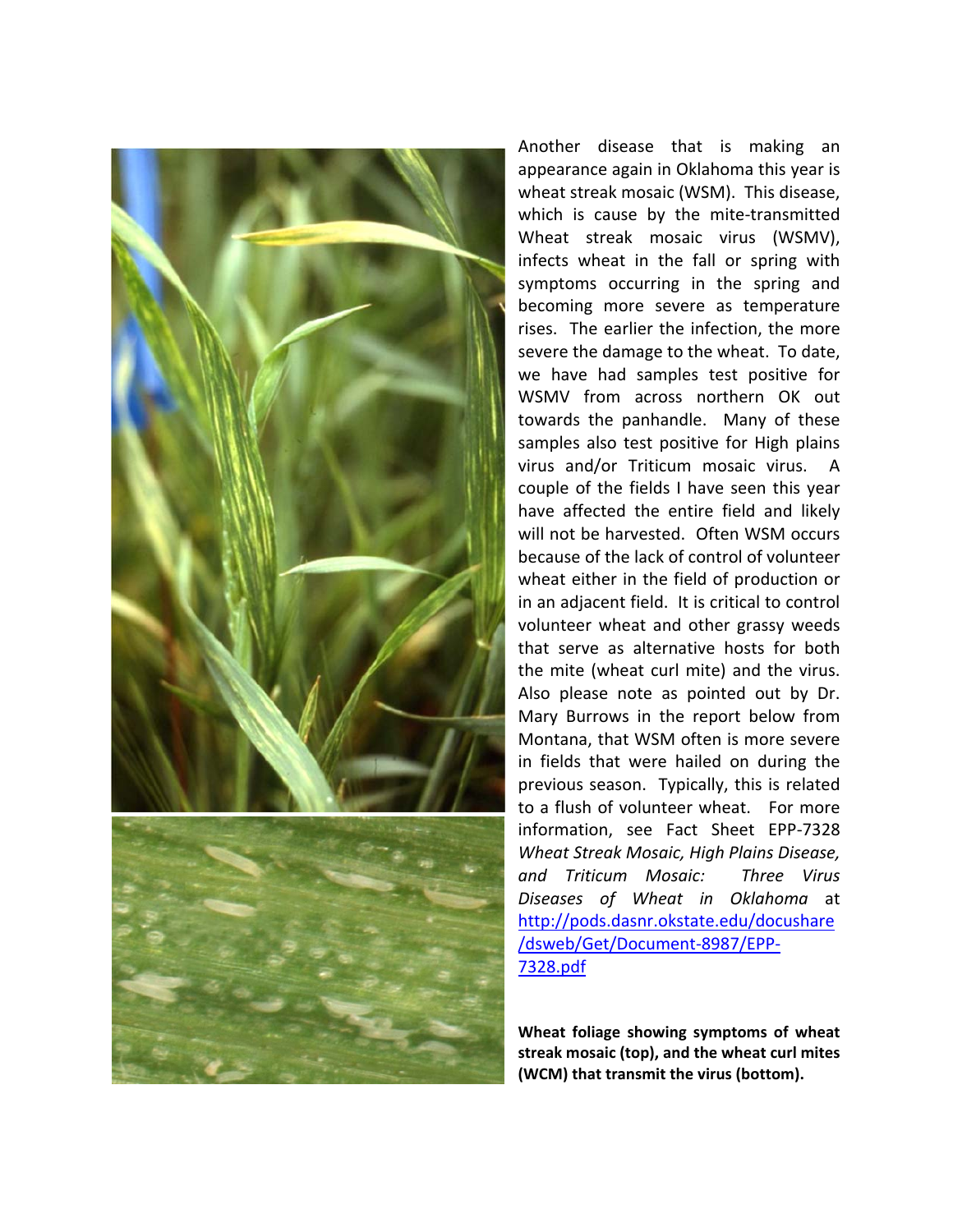

**Wheat streak mosaic in wheat growing next to a field in which volunteer wheat had not been controlled in the fall or through the winter.** 



**Wheat infected with both WSMV and HPV. Photo credit to Dr. C. Rush, Texas A&M University.**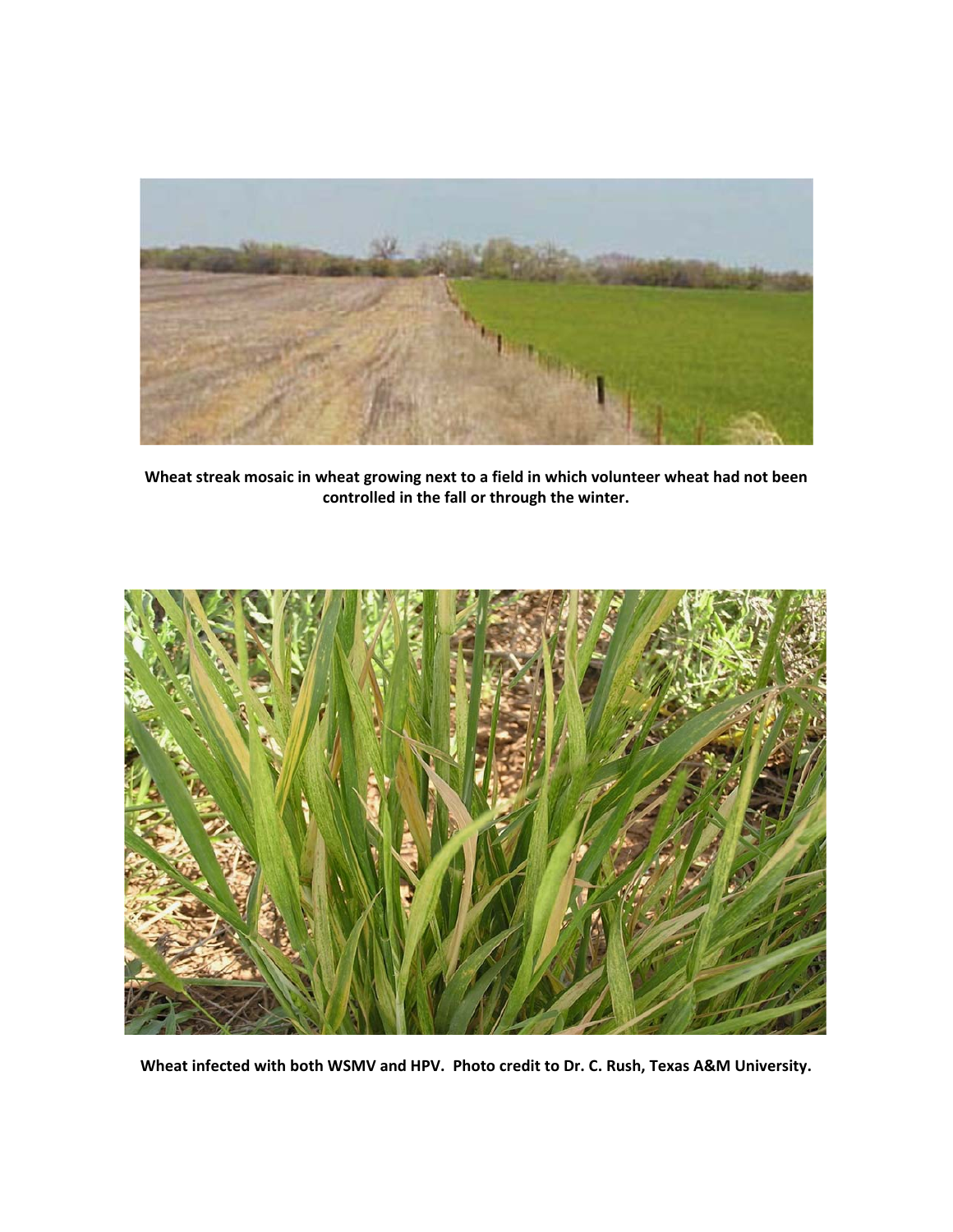Finally, I would call attention again to be on the watch for Fusarium head blight (head scab). Wheat in Oklahoma is either close to flowering or has flowered, and the cool/moist weather we have had certainly facilitates infection of heads by Fusarium. For more information on head scab, see PSS‐2145 *Fusarium Head Blight (Head Scab) of Wheat: Questions & Answers* and PSS-2136 *Considerations when Rotating Wheat Behind Corn* that can be found at: http://pods.dasnr.okstate.edu. Once at that page, type the identifiers (PSS-2145/PSS-2136) into the "search box" located in the upper right area of the screen. An additional resource is the Fusarium Head Blight Prediction Center at http://www.wheatscab.psu.edu/. At this site you can read commentaries submitted by specialists from each state but more importantly see if weather conditions in your area have been conducive to development of FHB. The site is easy to use, but is best used with a browser other than Windows Explorer such as Firefox, Chrome, or Safari.



**Nebraska:**  Dr. Stephen Wegulo (Professor/Extension Plant Pathologist, University of Nebraska); April 29, 2016:

"On April 27‐28 I looked at wheat fields in eight counties in southeast and south central Nebraska. I found very little disease in growers' fields. The wheat crop looked healthy and luxuriant due to recent rains that alleviated earlier drought stress. Research plots at Havelock

Farm in Lincoln (Lancaster County), the Agricultural Research and Development Center (ARDC) near Mead (Saunders County), and the South Central Ag Lab (SCAL) near Clay Center (Clay County) had significant levels of fungal leaf spot diseases, powdery mildew, and stripe rust. Stripe rust was at low levels and the ARDC and at higher levels at SCAL with hot spots scattered throughout the research field and as much as 50% severity on some leaves. Wheat growth stage ranged from Feekes 7 to Feekes 10 in the majority of fields. Heads had emerged or were emerging in a few research plots at Havelock Farm."

**Montana:** Dr. Mary Burrows (Professor & Extension Plant Pathology Specialist, Montana State University); April 29, 2016:

"Our wheat is enjoying a recent bath and 5" or more of snow in some areas of the state. Frost and nutrient stress are commonplace, but overall the crop looks excellent. Powdery mildew is prominent due to our long fall and early planting of winter wheat, and our varieties are



mostly susceptible or 'highly susceptible.' It is generally restricted to the overwintering leaves, but has been moving up the crop in some locations before recent rain events. There is a severe outbreak of WSMV where hail swaths decimated the crop July1-4 last year: Hill, Liberty, Chouteau, and Blaine Counties along the HiLine in northcentral Montana. In some areas of Chouteau county, this was the third year of hail. Disease was also favored by two warm falls in a row and an open, warm winter. We also have pockets of WSMV associated with hail and cowboys grazing hailed wheat in Custer and Rosebud counties."